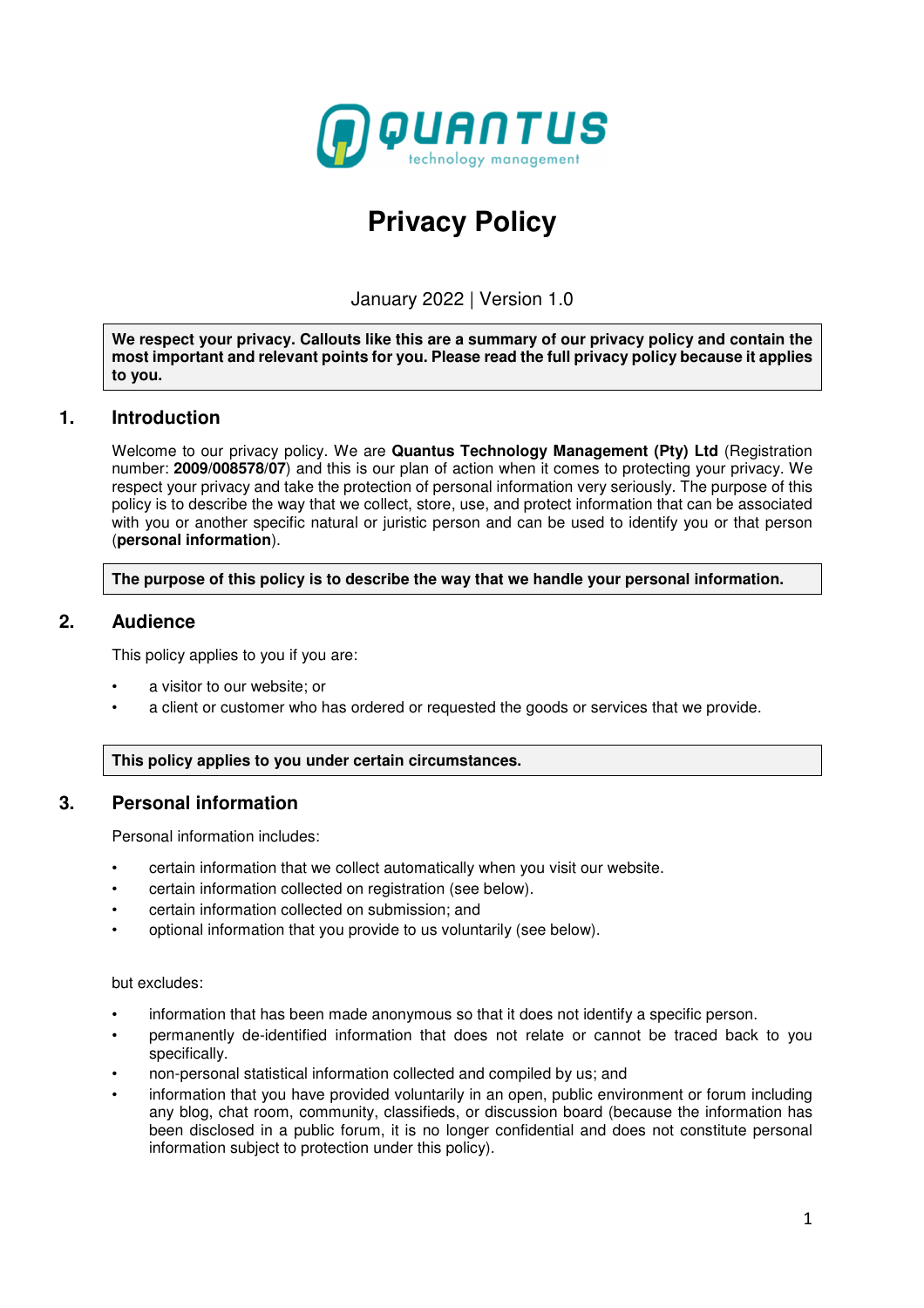**Personal information includes information we collect (i) automatically when you visit our website, (ii) on registration, (iii) on submission, and (iv) from you voluntarily. It excludes (i) anonymous, (ii) de-identified, (iii) non-personal statistical, and (iv) public information.** 

**3.1.** Common examples

Common examples of the types of personal information which we may collect, and process include your:

- **identifying information** such as your name, date of birth, or identification number of any kind.
- **contact information** such as your phone number or email address.
- **address information** such as your physical or postal address; or
- **demographic information** such as your gender or marital status.

#### **3.2.** Sensitive personal information

Depending on the goods or services that you require, we may also collect sensitive personal information including your:

- **financial information** such as your bank account details.
- **sensitive demographic information** such as your race or ethnicity.
- **medical information** such as information about your physical or mental health.
- **sexual information** such as information about your sex life or sexual orientation.
- **criminal information** such as information about your commission or alleged commission of any offence or any related legal proceedings.
- **employment information** including your membership of a trade union; and
- **beliefs** including your political or religious beliefs.

## **4. Acceptance**

**4.1.** Acceptance required

You must accept all the terms of this policy when you order our goods or request our services. If you do not agree with anything in this policy, then you may not order our goods or request our services.

#### **You may not order our goods or request our services if you do not accept this policy.**

**4.2.** Legal capacity

You may not access our website or order our goods or request our services if you are younger than 18 years old or do not have the legal capacity to conclude legally binding contracts.

#### **4.3.** Deemed acceptance

By accepting this policy, you are deemed to have read, understood, accepted, and agreed to be bound by all of its terms.

**4.4.** Your obligations

You may only send us your personal information or the information of another data subject where you have their permission to do so.

## **5. Changes**

We may change the terms of this policy at any time by updating this web page. We will notify you of any changes by placing a notice in a prominent place on the website or by sending you an email detailing the changes that we have made and indicating the date that they were last updated. If you do not agree with the changes, then you must stop using the website and our goods or services. If you continue to use the website or our goods or services following notification of a change to the terms, the changed terms will apply to you and you will be deemed to have accepted those updated terms.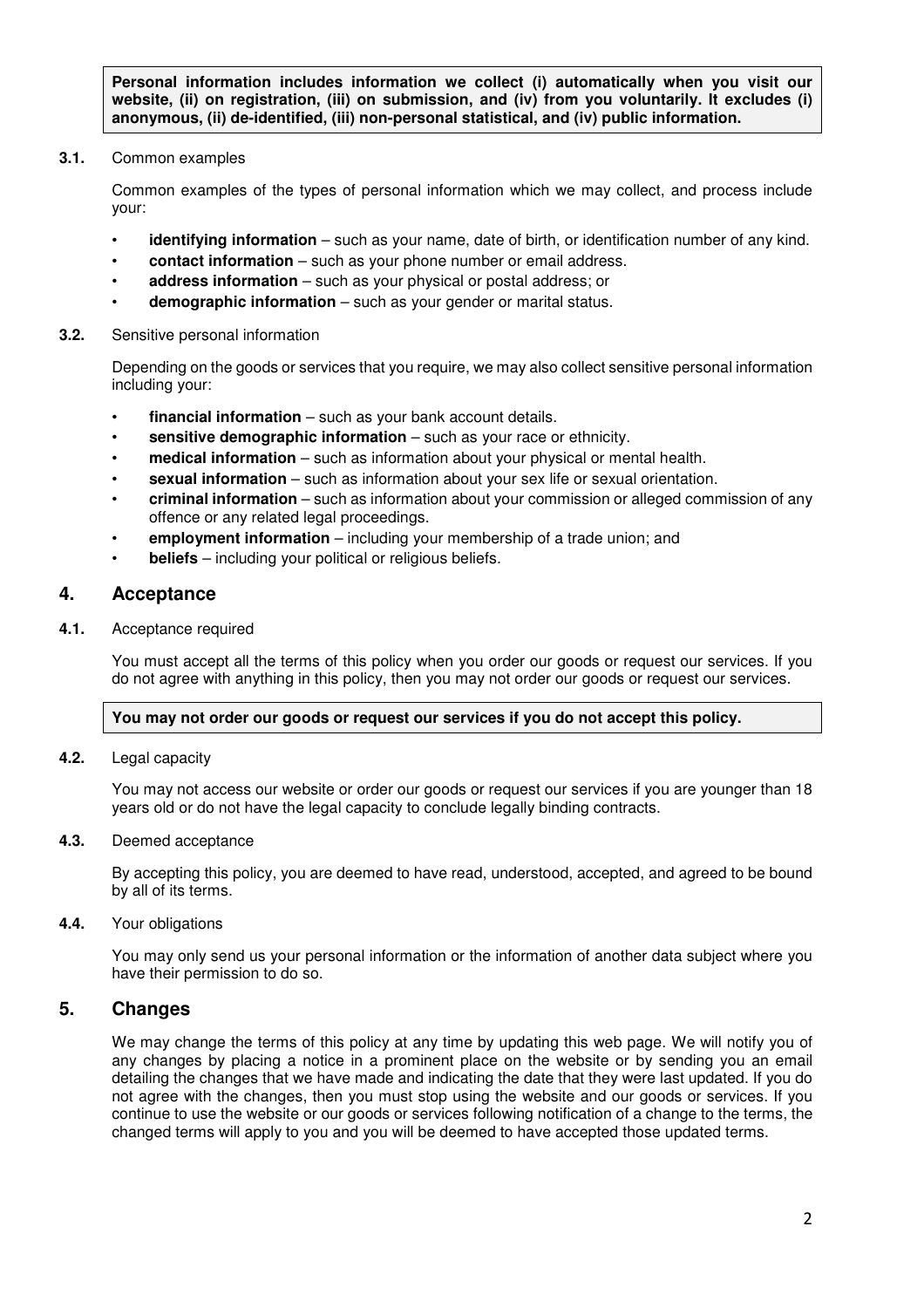## **6. Collection**

**6.1.** On registration (where applicable)

Once you register on our website, you will no longer be anonymous to us. You will provide us with certain personal information when you register on our website.

This personal information will include:

- your name and surname.
- your email address.
- your telephone numbers.
- your company name, company registration number, and VAT number.
- your postal address or street address; and
- your username and password.

We will use this personal information to fulfil your account, provide additional services and information to you as we reasonably think appropriate, and for any other purposes set out in this policy.

#### **We collect certain registration information when you register on our website.**

**6.2.** On order or request (where applicable)

When you order our goods or request our services from us, you will be asked to provide us with additional information voluntarily (**goods or services information**).

#### **We collect certain information when you order our goods or request our services from us.**

**6.3.** From browser

We automatically receive and record internet usage information on our server logs from your browser, such as your Internet Protocol address (**IP address**), browsing habits, click patterns, version of software installed, system type, screen resolutions, colour capabilities, plug-ins, language settings, cookie preferences, search engine keywords, JavaScript enablement, the content and pages that you access on the website, and the dates and times that you visit the website, paths are taken, and time spent on sites and pages within the website (**usage information**). Please note that other websites visited before entering our website might place personal information within your URL during a visit to it, and we have no control over such websites. Accordingly, a subsequent website that collects URL information may log some personal information.

#### **We collect certain information from your web browser, including your Internet usage information when you visit our website.**

#### **6.4.** Cookies

We may place small text files called 'cookies' on your device when you visit our website. These files do not contain personal information, but they do contain a personal identifier allowing us to associate your personal information with a certain device. These files serve several useful purposes for you, including:

- granting you access to age-restricted content.
- tailoring our website's functionality to you personally by letting us remember your preferences.
- improving how our website performs.
- allowing third parties to provide services to our website, and
- helping us deliver targeted advertising where appropriate in compliance with the applicable laws.

Your internet browser generally accepts cookies automatically, but you can often change this setting to stop accepting them. You can also delete cookies manually. However, no longer accepting cookies or deleting them will prevent you from accessing certain aspects of our website where cookies are necessary. Many websites use cookies, and you can find out more about them at **www.allaboutcookies.org**.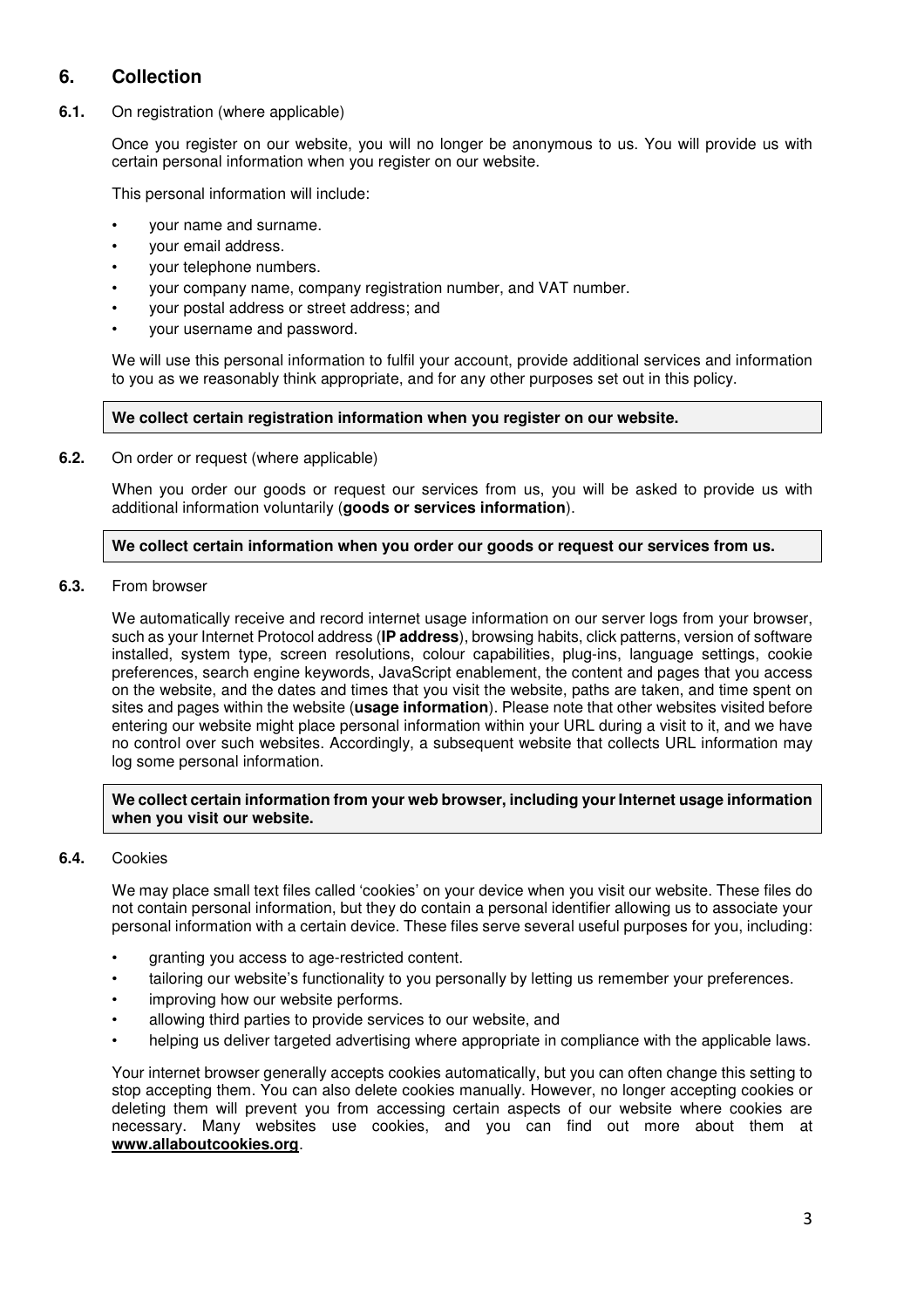#### **We collect certain information from cookies that we may send to your computer to try and give you a personalised experience.**

#### **6.5.** Third-party cookies

Some of our business partners use their own cookies or widgets on our website. We have no access to or control over them. Information collected by any of those cookies or widgets is governed by the privacy policy of the company that created it, and not by us.

#### **6.6.** Web beacons

Our website may contain electronic image requests (called a **single-pixel gif** or **web beacon** request) that allow us to count page views and to access cookies. Any electronic image viewed as part of a web page (including an ad banner) can act as a web beacon. Our web beacons do not collect, gather, monitor, or share any of your personal information. We merely use them to compile anonymous information about our website.

#### **We collect certain information from web beacons on our website to compile anonymous information about our website.**

**6.7.** Optional details

You may also provide additional information to us voluntarily (**optional information**). This includes content or products that you decide to upload or download from our website or when you enter competitions, take advantage of promotions, respond to surveys, order certain additional goods or services, or otherwise use the optional features and functionality of our website.

**We collect certain optional information, that you provide when you upload or download content from our website or when you enter competitions, take advantage of promotions, respond to surveys or register and subscribe for certain additional goods or services.** 

**6.8.** Recording calls

We may monitor and record any telephone calls that you make to us unless you specifically request us not to.

**6.9.** Purpose for collection

We may use or process any goods or services information, or optional information that you provide to us for the purposes that you indicated when you agreed to provide it to us. Processing includes gathering your personal information, disclosing it, and combining it with other personal information. We generally collect and process your personal information for various purposes, including:

- **goods or services purposes** such as collecting orders or requests for and providing our goods or services.
- **marketing purposes** such as pursuing lawful related marketing activities.
- **business purposes** such as internal audit, accounting, business planning, and joint ventures, disposals of business, or other proposed and actual transactions; and
- **legal purposes** such as handling claims, complying with regulations, or pursuing good governance.

We may use your usage information for the purposes described above and to:

- remember your information so that you will not have to re-enter it during your visit or the next time you access the website.
- monitor website usage metrics such as the total number of visitors and pages accessed; and
- track your entries, submissions, and status in any promotions or other activities in connection with your usage of the website.

**We may use any of your personal information that you provide to us for the purposes that you indicated when you agreed to provide it to us.**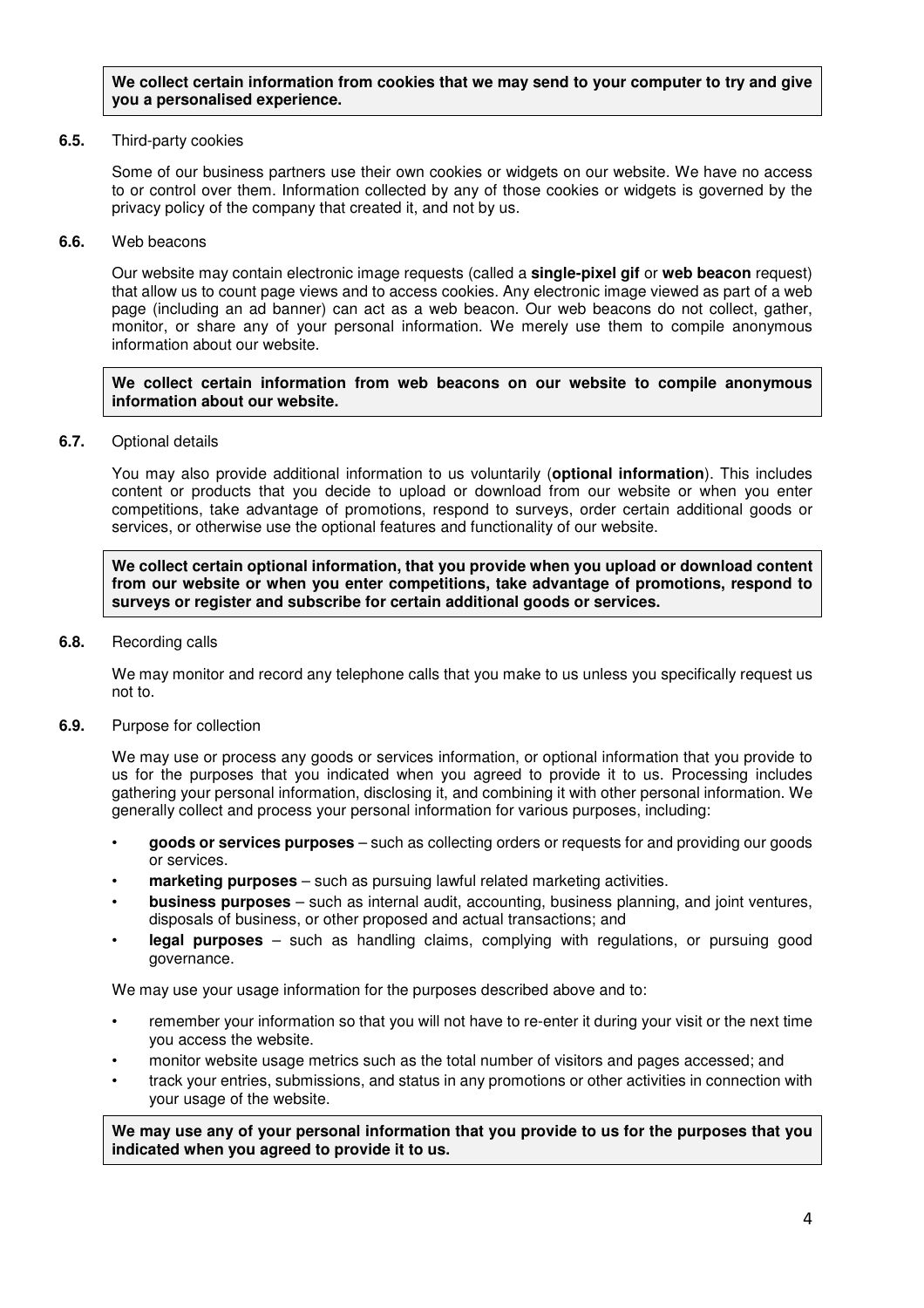#### **6.10.** Consent to collection

We will obtain your consent to collect personal information:

- under applicable law.
- when you provide us with any registration information or optional information.

**We will get your consent to collect your personal information under applicable law when you provide us with it.** 

## **7. Use**

**7.1.** Our obligations

We may use your personal information to fulfil our obligations to you.

#### **7.2.** Messages and updates

We may send administrative messages and email updates to you about the website. In some cases, we may also send you primarily promotional messages. You can choose to opt-out of promotional messages.

**We may use your information to send you administrative messages and email updates to you regarding the website and for marketing purposes where lawful.** 

#### **7.3.** Targeted content

While you are logged into the website, we may display targeted adverts and other relevant information based on your personal information. In a completely automated process, computers process the personal information and match it to adverts or related information. We never share personal information with any advertiser, unless you specifically provide us with your consent to do so. Advertisers receive a record of the total number of impressions and clicks for each advert. They do not receive any personal information. If you click on an advert, we may send a referring URL to the advertiser's website identifying that a customer is visiting from the website. We do not send personal information to advertisers with the referring URL. Once you are on the advertiser's website, however, the advertiser can collect your personal information.

#### **We may use your information for targeted content in certain, specified instances.**

## **8. Disclosure**

#### **8.1.** Sharing

We may share your personal information with:

- other divisions or companies within the group of companies to which we belong so as to provide joint content and services like registration, for transactions and customer support, to help detect and prevent potentially illegal acts and violations of our policies, and to guide decisions about our products, services, and communications (they will only use this information to send you marketing communications if you have requested their goods or services);
- an affiliate, in which case we will seek to require the affiliates to honour this privacy policy.
- our goods or services providers under contract who help provide certain goods or services or help with parts of our business operations, including fraud prevention, bill collection, marketing, technology services (our contracts dictate that these goods or services providers only use your information in connection with the goods or services they supply or services they perform for us and not for their own benefit).
- credit bureaus to report account information, as permitted by law.
- banking partners as required by credit card association rules for inclusion on their list of terminated merchants (if you utilise the services to receive payments and you meet their criteria); and
- other third parties who provide us with relevant services where appropriate.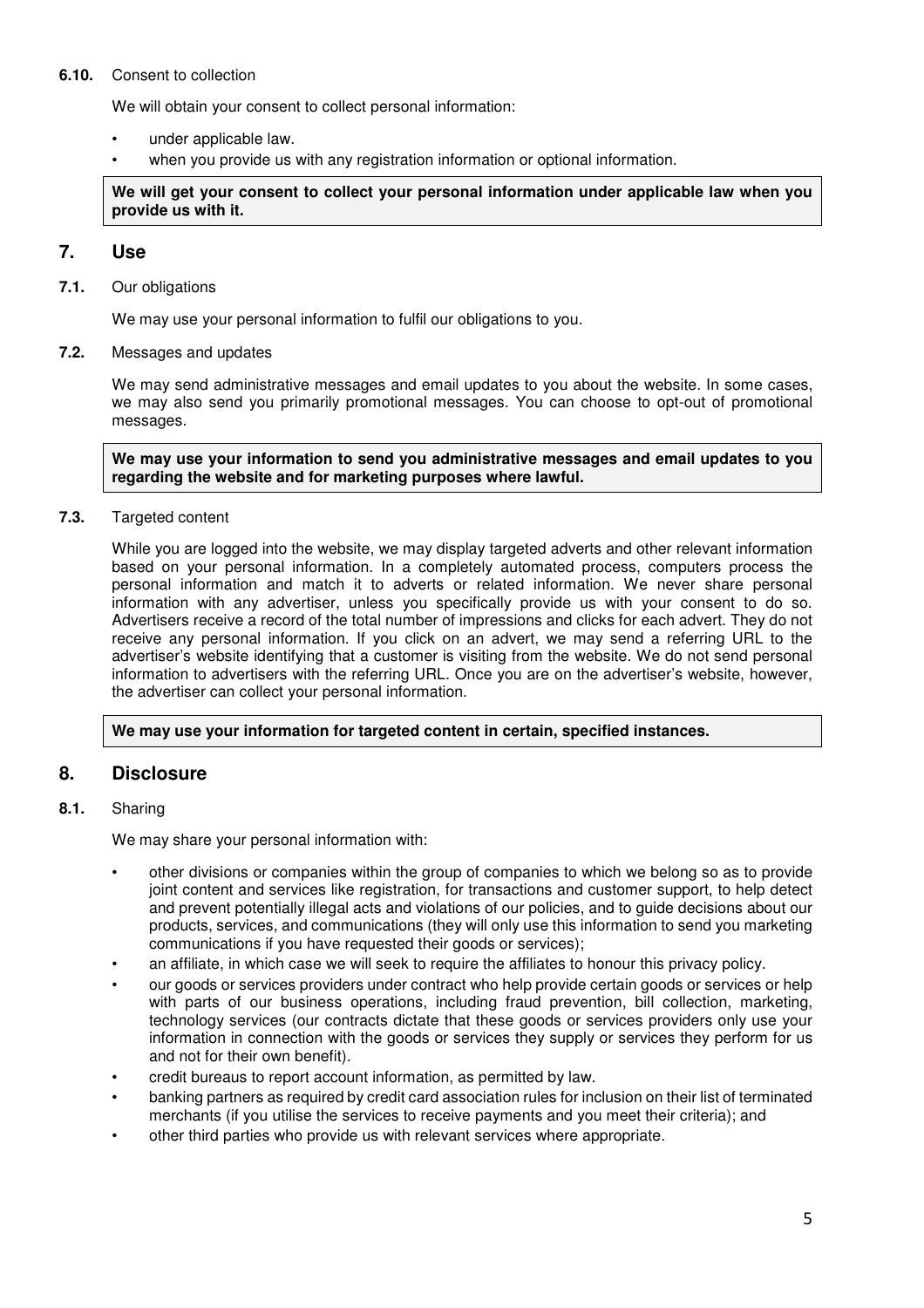**We may share your personal information with third parties to fulfil our obligations to you among other purposes.** 

#### **8.2.** Regulators

We may disclose your personal information as required by law or governmental audit.

**8.3.** Law enforcement

We may disclose personal information if required:

- by a subpoena or court order.
- to comply with any law.
- to protect the safety of any individual or the general public, and
- to prevent violation of our customer relationship terms.

#### **We may disclose personal information to third parties if required for legal reasons.**

**8.4.** No selling

We will not sell personal information. No personal information will be disclosed to anyone except as provided in this privacy policy.

**8.5.** Marketing purposes

We may disclose aggregate statistics (information about the customer population in general terms) about the personal information to advertisers or business partners.

**8.6.** Employees

We may need to disclose personal information to our employees that require the personal information to do their jobs. These include our responsible management, human resources, accounting, audit, compliance, information technology, or other personnel.

**8.7.** Change of ownership

If we change ownership, or a merger with, acquisition by, or sale of assets to, another entity, we may assign our rights to the personal information we process to a successor, purchaser, or separate entity. We will disclose the transfer on the website. If you are concerned about your personal information migrating to a new owner, you may request us to delete your personal information.

## **9. Security**

We take the security of personal information very seriously and always do our best to comply with applicable data protection laws. Our hosting company will host our website in a secure server environment that uses a firewall and other advanced security measures to prevent interference or access from outside intruders. We authorize access to personal information only for those employees who require it to fulfil their job responsibilities. We implement disaster recovery procedures where appropriate.

**Our website is hosted on a secure server and uses security measures to prevent interference by intruders.** 

## **10. Accurate and up to date**

We will try to keep the personal information we collect as accurate, complete, and up to date as is necessary for the purposes defined in this policy. From time to time, we may request you to update your personal information on the website. You can review or update any personal information that we hold on you by accessing your account online, emailing us, or phoning us. Please note that to better protect you and safeguard your personal information, we take steps to verify your identity before granting you access to your account or making any corrections to your personal information.